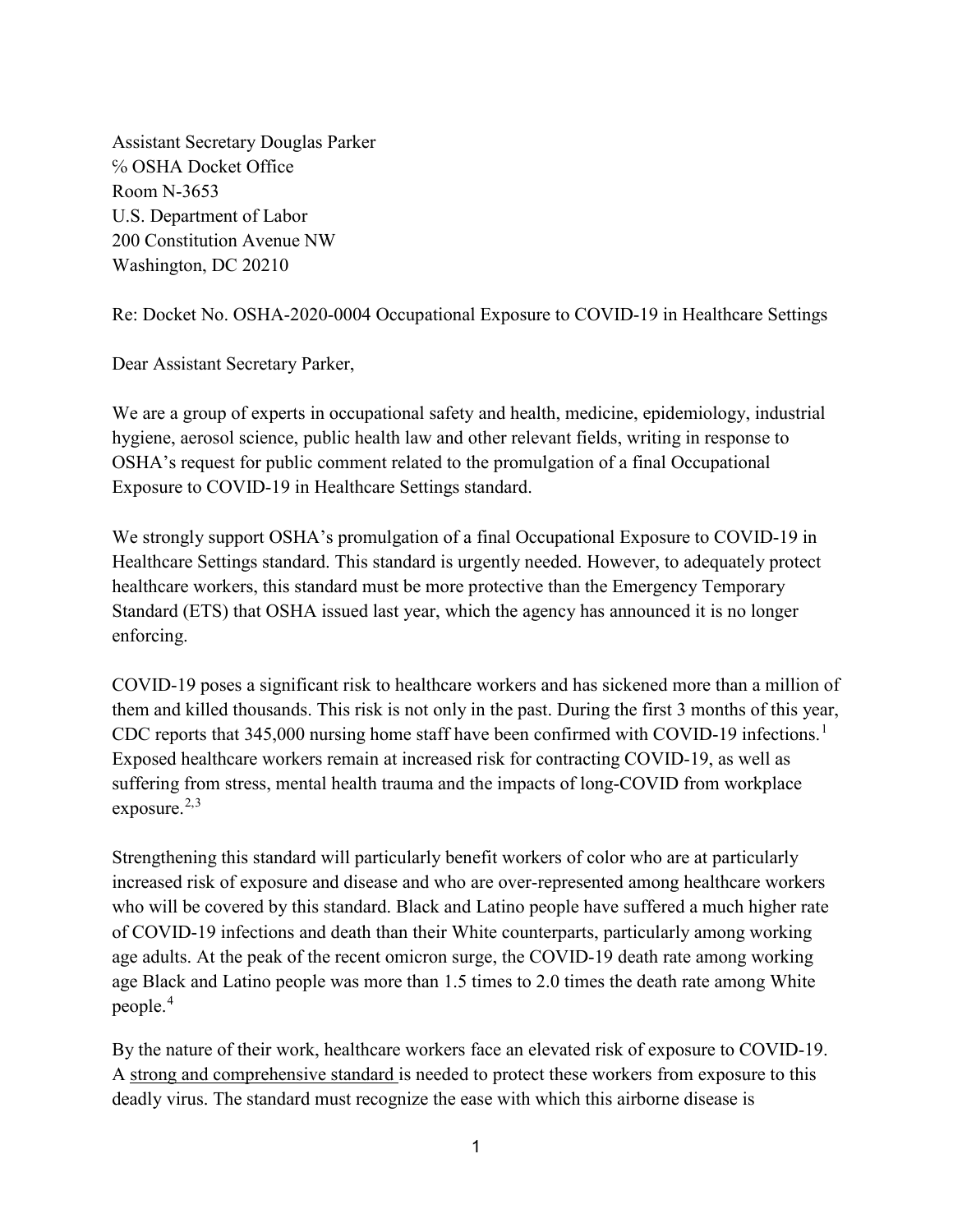transmitted from person to person and should require employers to follow the hierarchy of controls, including engineering controls, to provide clean indoor air involving ventilation, filtration and/or application of germicidal ultraviolet technology; respiratory protection programs requiring NIOSH-certified respirators; medical removal benefits (paid leave); and enhanced recording and reporting of cases.

### **The OSHA Standard Must Protect All Healthcare Workers from Exposure to Airborne Particles**

On March 23, 2022, Dr. Alondra Nelson, head of the White House Office of Science and Technology Policy and Deputy Assistant to the President, wrote: "The most common way COVID-19 is transmitted from one person to another is through tiny airborne particles of the virus hanging in indoor air for minutes or hours after an infected person has been there."[5](#page-3-4) This White House statement reflects the best current understanding of the means through which SARS-CoV-2 spreads in workplaces, and is supported by numerous studies in the scientific literature.<sup>[6](#page-3-5)</sup>

OSHA's final Occupational Exposure to COVID-19 standard must be designed to prevent or minimize exposure to these "tiny airborne particles of virus" and include the appropriate requirements for effective respiratory protection for all workers in all settings covered by the standard. OSHA's ETS did not fully reflect this understanding of the importance of aerosol exposure and, as a result, workers may not have been provided with fully protective respiratory protection, putting them, their co-workers, patients and their families at risk of exposure, illness, and death.[7](#page-4-0)

### **Do Not Align the OSHA Standard with Current CDC Recommendations for Healthcare Infection Control Practices**

OSHA standards that protect healthcare workers must be based on the best scientific evidence, gathered through a transparent public notice and comment process and rigorous study of current science related to airborne transmission of the COVID-19 virus, to assure "to the extent feasible . .., that no employee will suffer material impairment of health or functional capacity".<sup>[8](#page-4-1)</sup> Since the beginning of the pandemic, it is well-documented that some of CDC's recommendations are not set through a transparent process and often prioritize political considerations and supply considerations over the best available scientific evidence about how best to protect workers.<sup>[9](#page-4-2)</sup> Furthermore, CDC guidance is not based on the statutory criteria OSHA is required to apply when setting a standard. The different statutory goals of OSHA and CDC have resulted in confusion among employers and workers, and increased risk for employees.<sup>[10](#page-4-3)</sup> The extended delay in CDC's recognition of the importance of airborne transmission of SARS-CoV-2, despite robust evidence, is a prime example of CDC's failure to update its recommendations to incorporate the best available scientific evidence.<sup>[11](#page-4-4)</sup>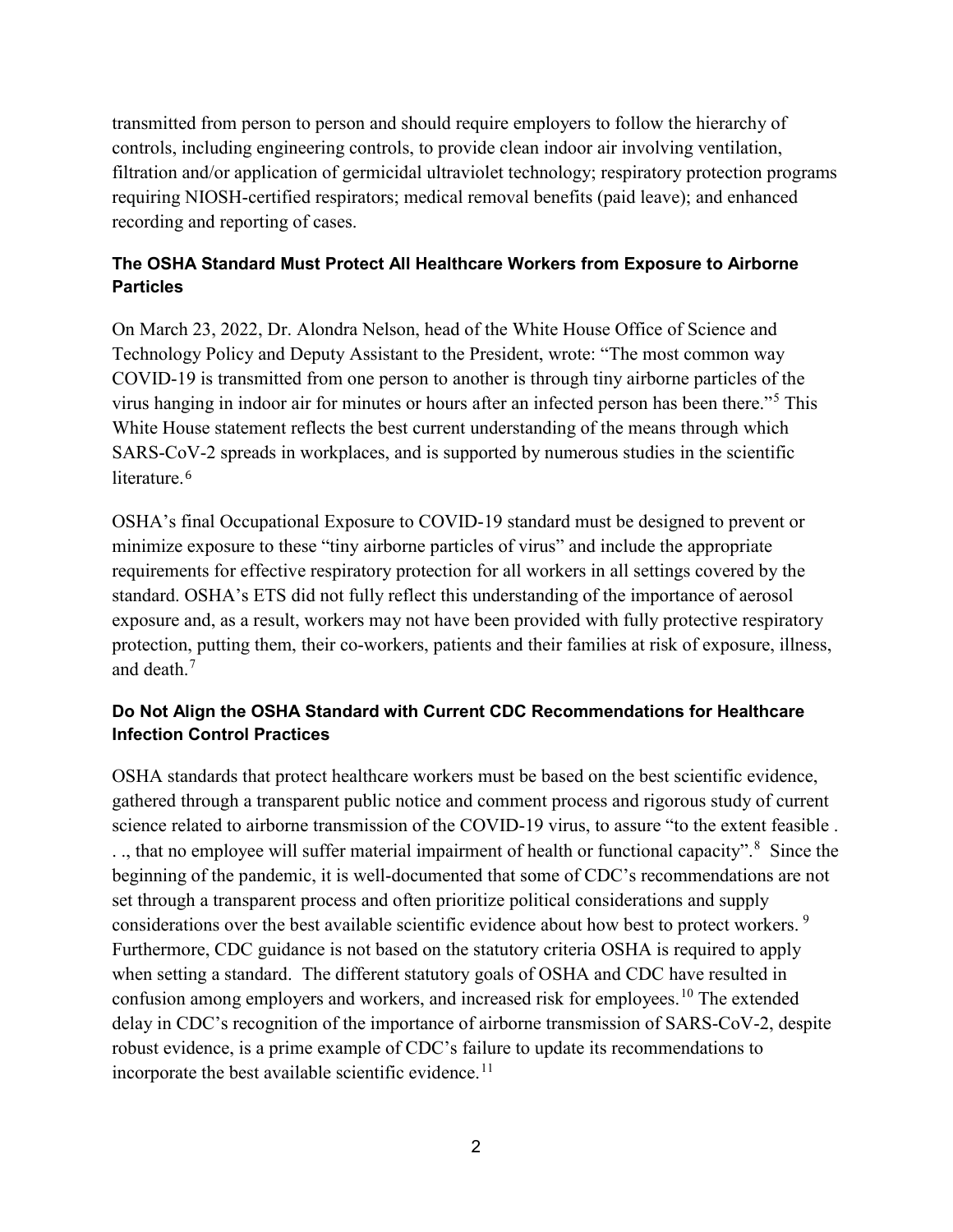Given the inadequacy of many of CDC's recommendations, providing a "safe harbor" enforcement policy for employers who are in compliance with CDC guidance, but not in compliance with OSHA standards, could endanger the safety and health of that employer's workers. For that reason, providing this sort of safe harbor would conflict with the Occupational Safety and Health Act's requirement that OSHA standards must substantially reduce or eliminate significant risk of material impairment of health to the extent feasible, and would hamper OSHA's ability to revise its approach to COVID-19 as new facts develop.

#### **The Standard Must Recognize Transmission by Asymptomatic Infected Individuals**

COVID is spread by infected individuals, many of whom will not have symptoms of the disease and who are not tested before healthcare workers come into contact with them. OSHA's standard must therefore require covered health care establishments to provide worker protections at all times, not merely when known or symptomatic cases of COVID-19 are present. Further, since fully vaccinated individuals may become infectious and spread the virus, limiting protections in situations where all or most of the patients or other workers are vaccinated will not provide an adequate level of protection.

## **The Standard Must Protect All Workers in Healthcare Settings, Regardless of Vaccination Status**

The standard should not permit employers to provide lesser protections for vaccinated healthcare workers. Although fully vaccinated workers are currently at lower risk for COVID-caused hospitalization or death than unvaccinated workers, they are still at significant risk for serious illness, as well as for less serious illness and spreading the virus. Moreover, current vaccines may not provide as much protection against future variants or long-term consequences of infection.

A fully vaccinated worker can still be infected at work and, even if that worker does not suffer a severe illness, the worker may spread the virus to patients, co-workers, family members or others in their community who are at far greater risk of serious illness or death. Further, the effectiveness of vaccines is not constant and often wanes in weeks or months after each vaccination. It is therefore difficult to ascertain the actual immune status of every worker, regardless of vaccination status, to ensure an adequate level of protection. Moreover, current vaccines were designed and authorized for use against the original SARS-CoV-2 virus strain and have shown to be less effective against infection by the delta, omicron BA.1 and BA.2 variants. The level of effectiveness against infection by future variants is not known.

#### **The Standard Must Include Medical Removal Benefits (Paid Leave)**

In order to minimize virus transmission in workplaces, infected and potentially infectious individuals need to be enabled to remain outside the workplace without loss of pay or benefits. Paid medical leave has been shown to be effective in preventing workplace transmission.<sup>[12](#page-4-5)</sup> The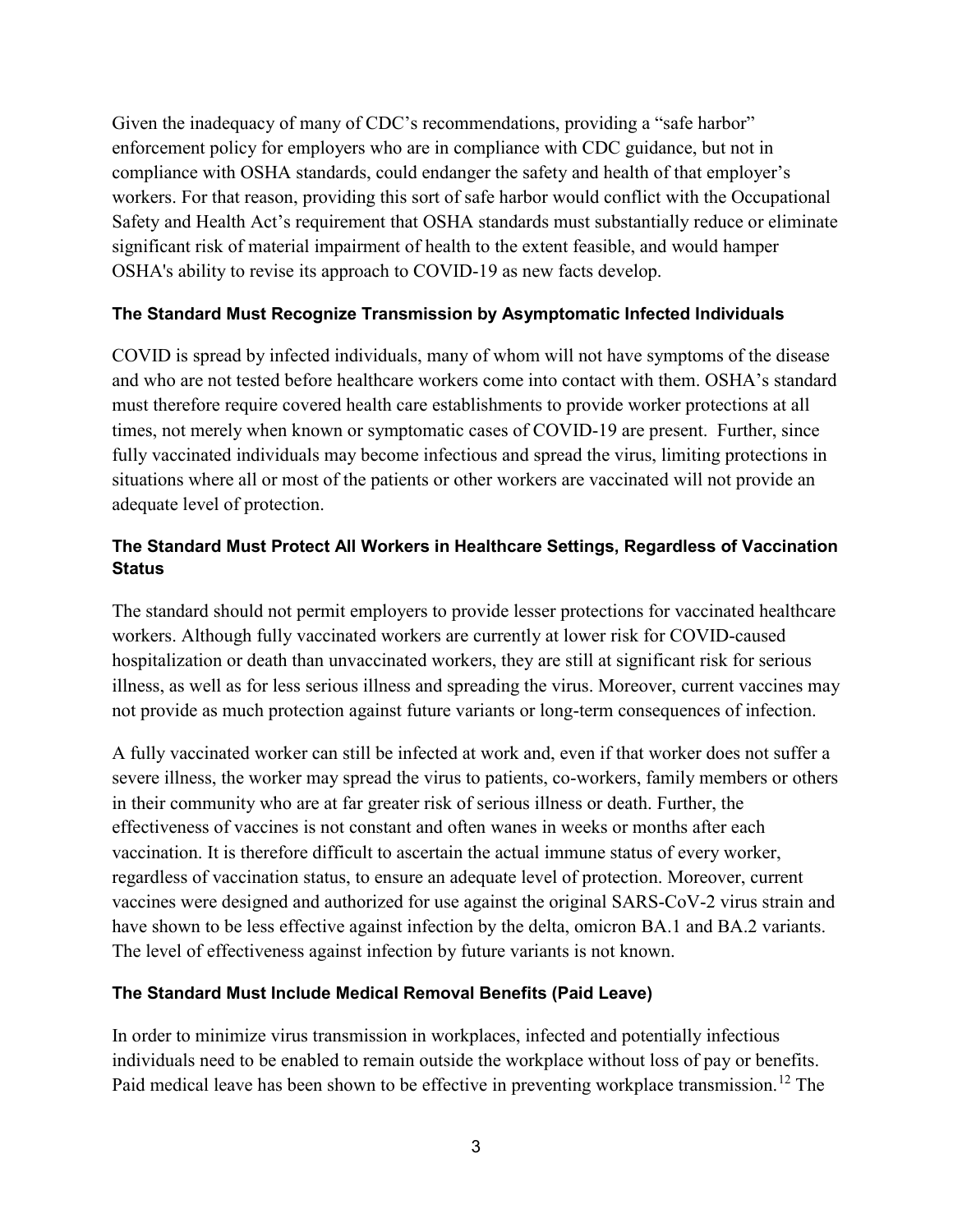OSHA standard must include paid medical leave for workers who need to isolate because they have been infected or quarantine because they have been exposed.

<span id="page-3-1"></span><span id="page-3-0"></span>Because fully vaccinated individuals are less likely to become infectious and transmit the virus, encouraging workers to be vaccinated will help protect all workers – vaccinated and not vaccinated. Therefore, the standard must require employers to provide paid time off for workers who need to get vaccinated, and for the time necessary to recover from any side-effects of vaccination.

# <span id="page-3-2"></span>**Maintain and Expand COVID-19 Recording and Reporting Requirements**

<span id="page-3-4"></span><span id="page-3-3"></span>COVID-19 cases among workers can be an important source of information about the risk of transmission at their place of employment. This is especially true in healthcare settings, where employers and workers use information gained from recording cases that appear among workers in the same workplace to prevent future cases. The requirement for the maintenance of a workplace COVID-19 log that lists all confirmed COVID-19 cases, whether or not they are work-related, is a necessary and important tool to track workplace infections and should be maintained.

<span id="page-3-5"></span>OSHA also needs timely information on workplace COVID-19 infections in order to identify and target those workplaces where workers may be at serious risk. Currently OSHA requires healthcare employers to report all work-related COVID-19 deaths or in-patient hospitalizations to OSHA. OSHA should expand this to require that employers report all workplace outbreaks three or more probable or confirmed COVID-19 cases among workers at the same workplace within the last 14 days as California, Virginia and other states have done.

# **Prepare for the Possible Evolution of SARS-CoV-2 into a Second Novel Strain**

Since the beginning of the pandemic, SARS-CoV-2 has evolved into several variants with different infectiousness and virulence. Although it is not possible to predict how the virus will evolve, there is little doubt that it will continue to evolve. The OSHA healthcare worker standard needs to consider that the virus could evolve into an entirely different strain with increased virulence, infectiousness, and resistance to the vaccine.

In summary, we enthusiastically support OSHA's promulgation of a final standard to protect healthcare workers from exposure to SARS-CoV-2, but believe the standard must be strengthened, recognizing the importance of airborne transmission of the virus and addressing gaps in the ETS.

Thank you for considering these comments,

cc: Ashish Jha, MD MPH, White House COVID-19 Response Coordinator Rochelle P. Walensky, MD, MPH, Director, Centers for Disease Control and Prevention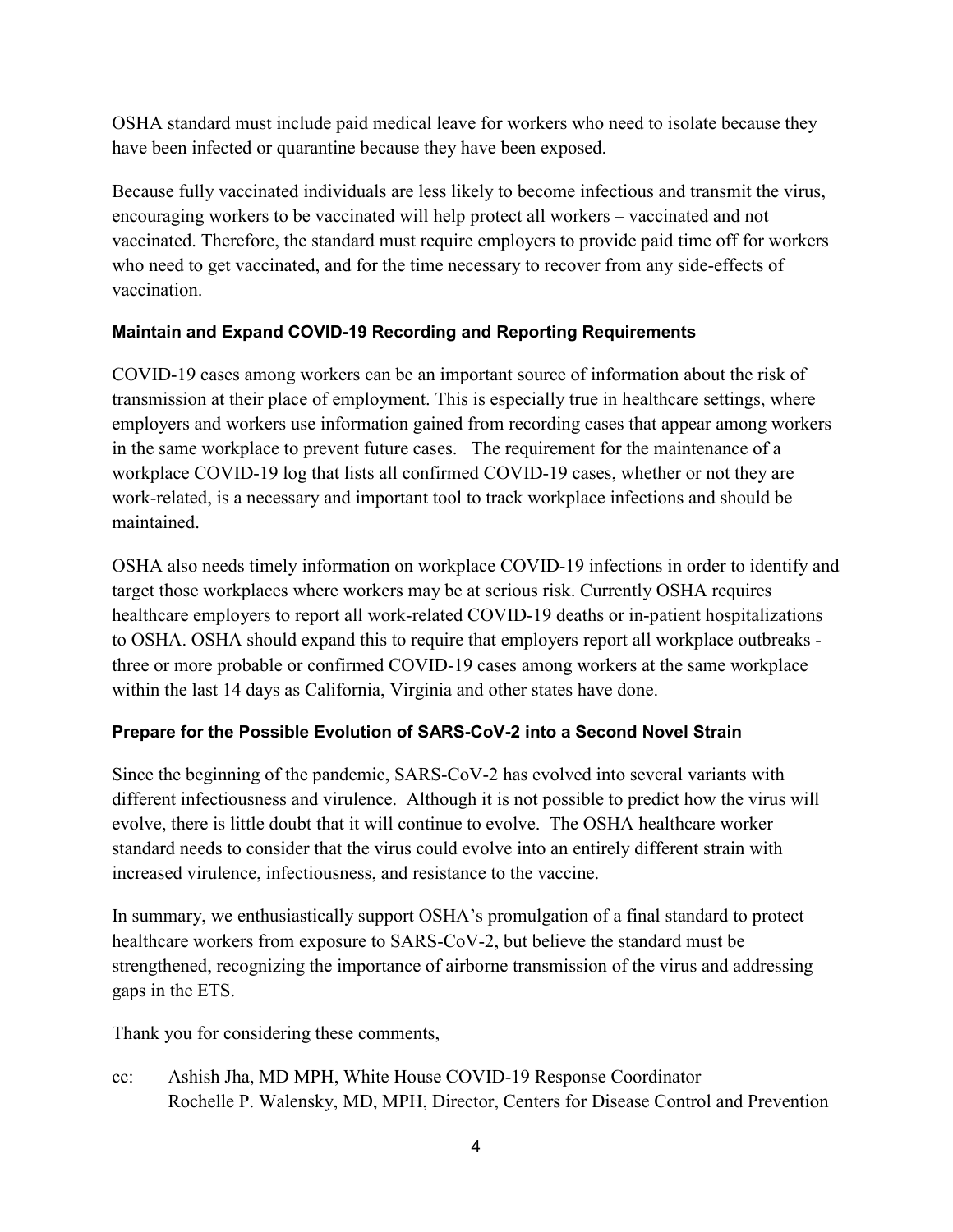<span id="page-4-0"></span>Signatories and their affiliation or organizations, listed for identification purposes only:

<span id="page-4-5"></span><span id="page-4-4"></span><span id="page-4-3"></span><span id="page-4-2"></span><span id="page-4-1"></span>

| Susan S. Addiss<br>MPH, MUrS (Urban Studies) | <b>Past President</b><br>American Public Health Association<br>Former Connecticut Commissioner of Health                                                                                                                             |
|----------------------------------------------|--------------------------------------------------------------------------------------------------------------------------------------------------------------------------------------------------------------------------------------|
| Henry A. Anderson<br><b>MD</b>               | <b>Adjunct Professor</b><br>School of Medicine Public Health<br>University of Wisconsin                                                                                                                                              |
| Nicholas A. Ashford<br>PhD, JD               | Professor of Technology and Policy<br>Director, Technology and Law Program<br>Massachusetts Institute of Technology                                                                                                                  |
| William P. Bahnfleth<br>PhD                  | Professor of Architectural Engineering<br>Pennsylvania State University                                                                                                                                                              |
| Robin Baker                                  | Academic Coordinator emerita<br>Center for Occupational and Environmental Health<br>University of California, Berkeley                                                                                                               |
| Edward L. Baker Jr.<br>MD, MPH, MSc          | <b>Adjunct Professor</b><br>Harvard T.H Chan School of Public Health;<br><b>Adjunct Professor</b><br>UNC Gillings School of Global Public Health;<br>Former Deputy Director<br>National Institute for Occupational Safety and Health |
| John R. Balmes<br><b>MD</b>                  | <b>Professor Emeritus</b><br>University of California, San Francisco and Berkeley                                                                                                                                                    |
| Jordan Barab                                 | Deputy Assistant Secretary<br>Occupational Safety and Health Administration (2009-2017)                                                                                                                                              |
| <b>Sherry Barron</b><br>MD, MPH              | Professor of Occupational and Environmental Health<br>Barry Commoner Center for Health and the Environment<br>Queens College, City University of New York                                                                            |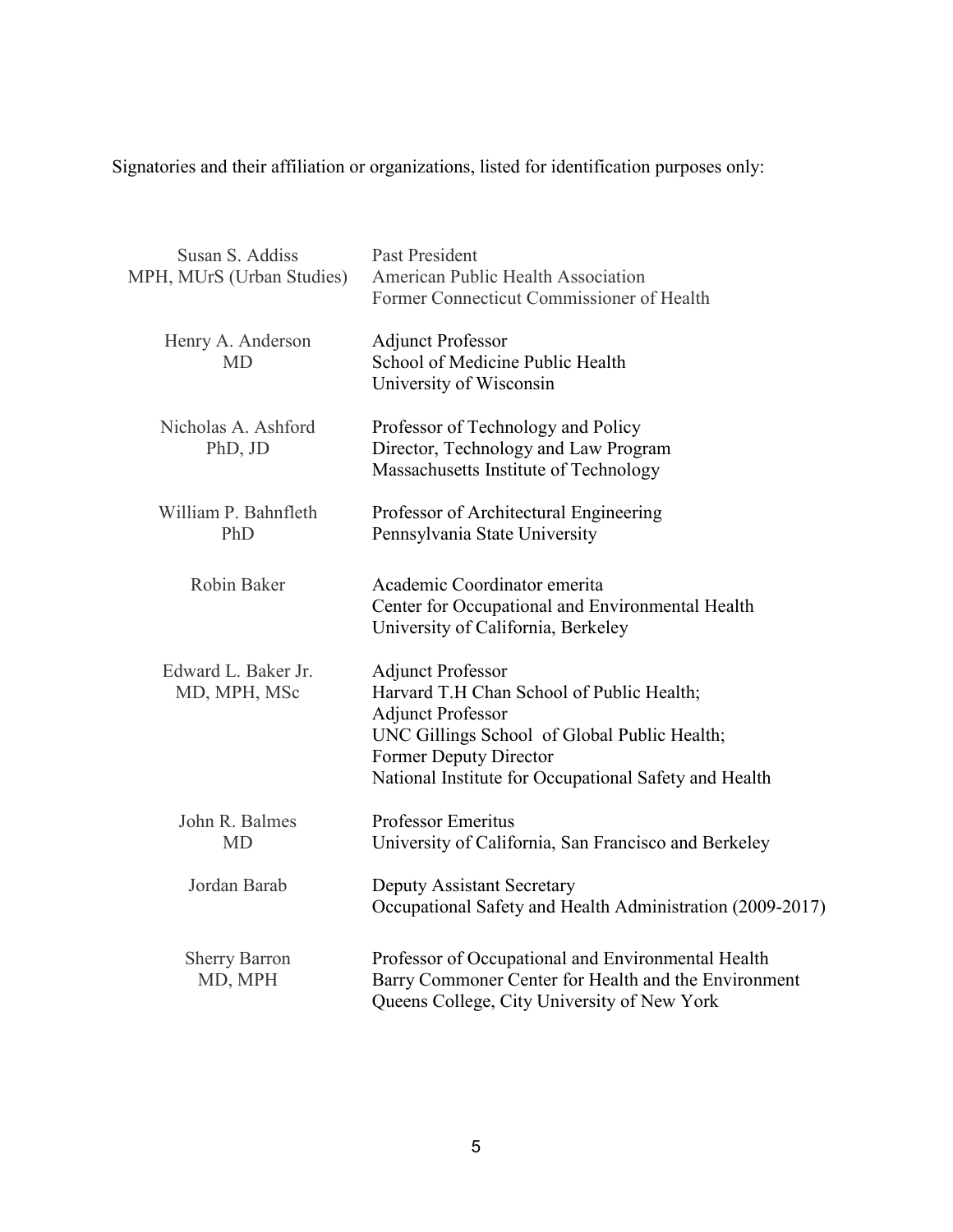| Debbie Berkowitz                           | <b>Practitioner Fellow</b><br>Kalmanovitz Initiative for Labor and the Working Poor<br>Georgetown University<br>Chief of Staff and Senior Policy Advisor<br>Occupational Safety and Health Administration (2019-2015)   |
|--------------------------------------------|-------------------------------------------------------------------------------------------------------------------------------------------------------------------------------------------------------------------------|
| Linda S. Birnbaum<br>PhD, D.A.B.T., A.T.S. | <b>Scientist Emeritus and Former Director</b><br>National Institute of Environmental Health Sciences and<br>National Toxicology Program;<br>Scholar in Residence, Nicholas School of the Environment<br>Duke University |
| Oni Blackstock<br>MD, MHS                  | Founder and Executive Director<br><b>Health Justice</b>                                                                                                                                                                 |
| Leslie I. Boden<br>PhD                     | Professor<br>Boston University School of Public Health                                                                                                                                                                  |
| Rick A. Bright<br>PhD                      | CEO Pandemic Prevention Institute;<br><b>Sr. Vice President</b><br>Pandemic Prevention and Response<br>The Rockefeller Foundation                                                                                       |
| Lisa M. Brosseau<br>ScD, CIH               | Professor (retired)<br>Research Consultant (currently)<br>Center for Infectious Disease Research and Policy<br>University of Minnesota                                                                                  |
| Alberto Caban-Martinez<br>DO, PhD, MPH     | <b>Associate Professor</b><br><b>Public Health Sciences</b><br>University of Miami                                                                                                                                      |
| David C. Christiani<br>MD                  | Professor<br>Harvard TH Chan School of Public Health<br>Harvard Medical School                                                                                                                                          |
| Richard Clapp<br>DSc, MPH                  | <b>Professor Emeritus</b><br>Boston University School of Public Health                                                                                                                                                  |
| Mark R. Cullen<br>MD, MPH                  | Professor of Medicine, Epidemiology and Population Health<br>(retired)<br><b>Stanford University</b>                                                                                                                    |
| Letitia Davis<br>ScD, EdM                  | Former Director<br>Occupational Health Surveillance Program<br>Massachusetts Department of Public Health                                                                                                                |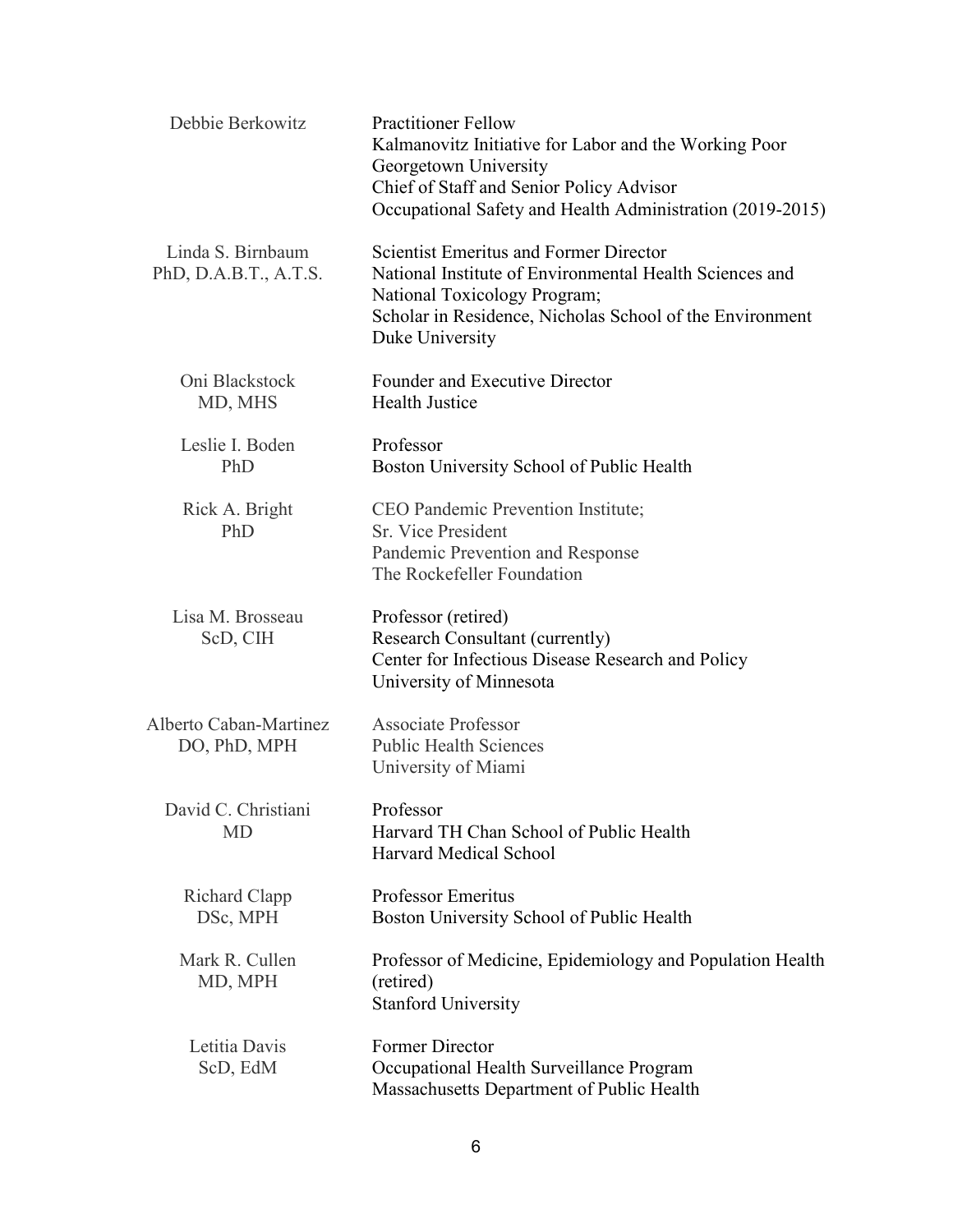| Linda C. Degutis                  | Lecturer                                                                                                                                                                                                       |
|-----------------------------------|----------------------------------------------------------------------------------------------------------------------------------------------------------------------------------------------------------------|
| DrPH, MSN                         | Yale School of Public Health                                                                                                                                                                                   |
| Jack Dennerlein                   | Professor                                                                                                                                                                                                      |
| PhD                               | Northeastern University                                                                                                                                                                                        |
| R.P. Eddy                         | CEO; Ergo<br>Former Director<br>White House National Security Council<br>Senior U.S. and UN Diplomat<br>WHO/UNAIDS executive                                                                                   |
| Ellen Eisen                       | Professor, Environmental Health and Epidemiology                                                                                                                                                               |
| ScD                               | UC Berkeley School of Public Health                                                                                                                                                                            |
| <b>Ezekiel Emanuel</b><br>MD, PhD | Vice Provost for Global Initiatives<br>Co-Director of the Healthcare Transformation Institute<br>Levy University Professor<br>Perelman School of Medicine and The Wharton School<br>University of Pennsylvania |
| Amy Lauren Fairchild<br>PhD, MPH  | Dean and Professor<br>College of Public Health<br>The Ohio State University                                                                                                                                    |
| Michael D. Felsen<br>JD           | Former USDOL Regional Solicitor, New England Region<br>(retired)<br>Senior Advisor, Justice at Work;<br>Strategic Enforcement Advisor, Workplace Justice Lab<br><b>Rutgers University</b>                      |
| Adam M. Finkel                    | <b>Clinical Professor of Environmental Health Sciences</b>                                                                                                                                                     |
| ScD, CIH                          | University of Michigan School of Public Health                                                                                                                                                                 |
|                                   | Former Director of Health Standards Programs<br>Occupational Safety and Health Administration                                                                                                                  |
| Howard P. Forman                  | Professor of Public Health, Radiology, Management                                                                                                                                                              |
| MD, MBA                           | <b>Yale University</b>                                                                                                                                                                                         |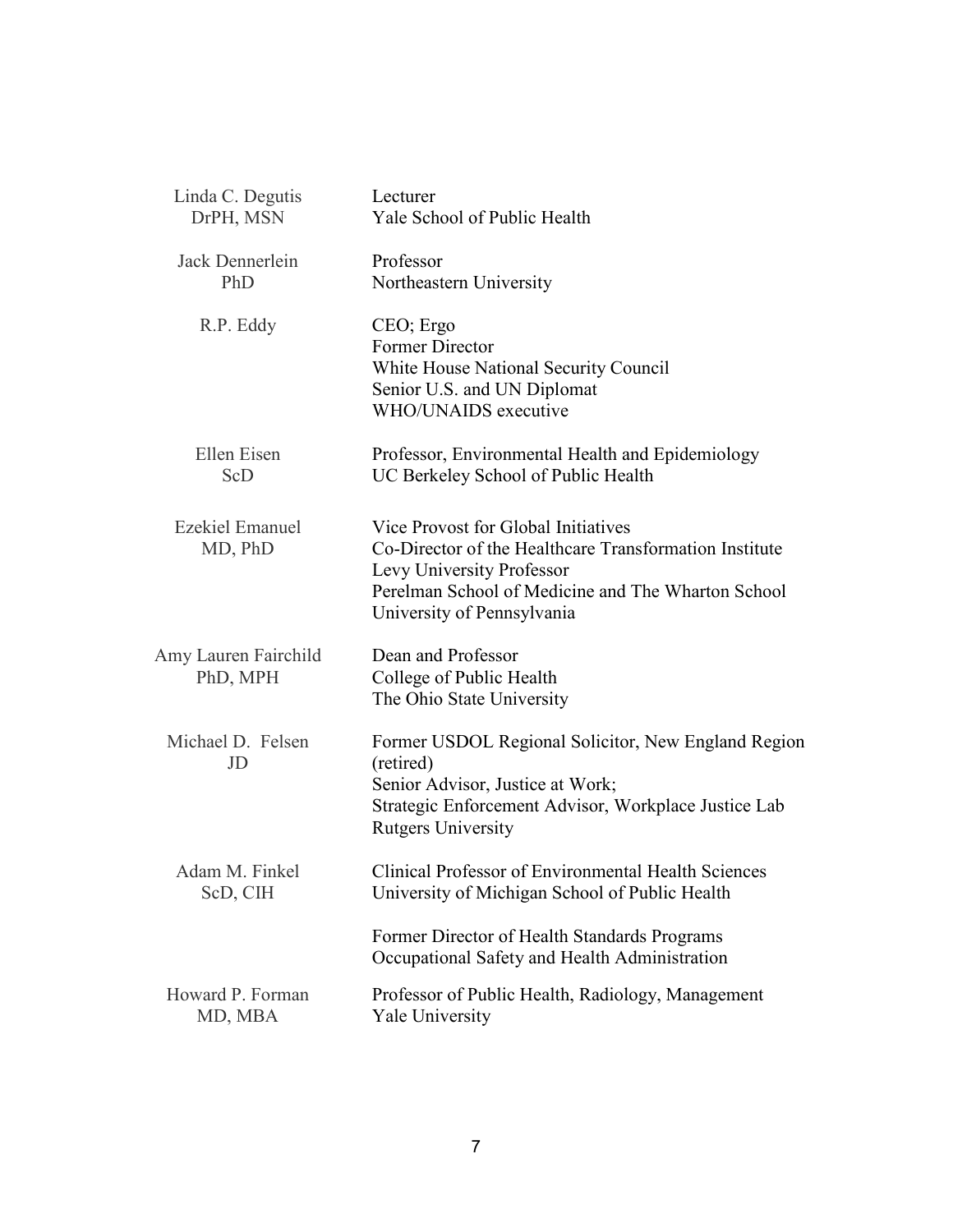| Linda Forst<br>MD, MPH                                      | Professor, Environmental and Occupational Health Sciences<br>Attending Physician, Occupational Medicine UI Health<br>University of Illinois at Chicago                                                 |
|-------------------------------------------------------------|--------------------------------------------------------------------------------------------------------------------------------------------------------------------------------------------------------|
| Arthur L. Frank<br>MD, PhD                                  | Professor of Public Health and Professor of Medicine<br>Drexel University                                                                                                                              |
| George Friedman-Jimenez<br>MD, DrPH                         | Director and Attending Physician, Bellevue/NYU<br>Occupational Environmental Medicine Clinic<br>NYC Health and Hospitals, Bellevue,<br>NYU Grossman School of Medicine                                 |
| <b>Laurence Fuortes</b><br><b>MD</b>                        | Professor Emeritus of Internal Medicine and Occupational<br>Medicine and Environmental Health<br>University of Iowa                                                                                    |
| Mary P. Gallant<br>PhD, MPH                                 | Interim Dean and Professor of Health Policy, Management<br>and Behavior<br>School of Public Health<br>University at Albany, SUNY                                                                       |
| Jay H. Glasser<br>PhD, MS, FFPH, FRSH (hon),<br>FCPMA (hon) | President<br>The Medicine and Public Health Initiative;<br>Past President<br>American Public Health Association                                                                                        |
| Lynn R. Goldman<br>MD, MPH, MS                              | Michael and Lori Milken Dean of Public Health and<br>Professor, Department of Environmental and Occupational<br>Health<br>Milken Institute School of Public Health<br>The George Washington University |
| Bernard D. Goldstein<br><b>MD</b>                           | Professor Emeritus and Dean Emeritus<br>University of Pittsburgh Graduate School of Public Health                                                                                                      |
| Perry N. Halkitis<br>PhD, MS, MPH                           | Dean<br>Professor of Biostatistics and Urban-Global Public Health<br>Director, Center for Health, Identity, Behavior and<br><b>Prevention Studies</b><br>Rutgers School of Public Health               |
| <b>Robert Harrison</b><br>MD, MPH                           | Clinical Professor of Medicine<br>Division of Occupational Health and Environmental<br>Medicine<br>University of California San Francisco                                                              |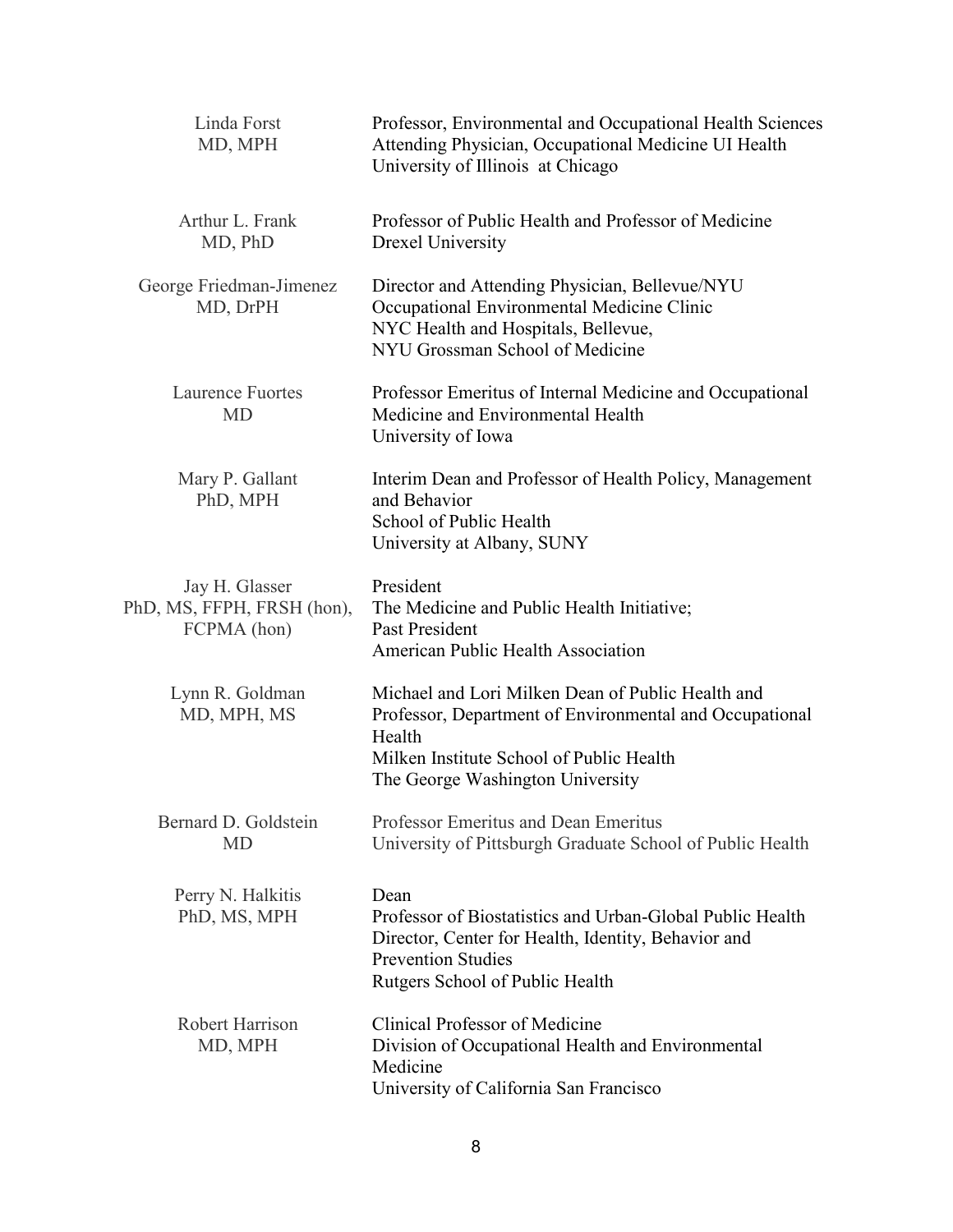| Robert F. Herrick                                        | Senior Lecturer on Industrial Hygiene (retired)                                                                                                                                                                                                                                                                                                                            |
|----------------------------------------------------------|----------------------------------------------------------------------------------------------------------------------------------------------------------------------------------------------------------------------------------------------------------------------------------------------------------------------------------------------------------------------------|
| ScD, CIH                                                 | Harvard TH Chan School of Public Health                                                                                                                                                                                                                                                                                                                                    |
| Richard J. Jackson                                       | <b>Professor Emeritus</b>                                                                                                                                                                                                                                                                                                                                                  |
| MD, MPH                                                  | <b>UCLA Fielding School of Public Health</b>                                                                                                                                                                                                                                                                                                                               |
| <b>Timothy Stoltzfus Jost</b>                            | <b>Emeritus Professor</b>                                                                                                                                                                                                                                                                                                                                                  |
| JD                                                       | Washington and Lee University                                                                                                                                                                                                                                                                                                                                              |
| C. William Keck<br>MD, MPH                               | <b>Professor Emeritus</b><br>Family and Community Medicine<br>Northeast Ohio Medical University                                                                                                                                                                                                                                                                            |
| Susan Klitzman                                           | Senior Associate Dean for Administration                                                                                                                                                                                                                                                                                                                                   |
| DrPH, MPH, CPH                                           | CUNY Graduate School of Public Health and Health Policy                                                                                                                                                                                                                                                                                                                    |
| Julia Koehler                                            | Associate Professor of Pediatrics                                                                                                                                                                                                                                                                                                                                          |
| <b>MD</b>                                                | Harvard Medical School                                                                                                                                                                                                                                                                                                                                                     |
| David Kriebel<br>ScD                                     | <b>Professor Emeritus</b><br>Department of Public Health<br>University of Massachusetts Lowell                                                                                                                                                                                                                                                                             |
| Nancy Krieger<br>PhD                                     | Professor of Social Epidemiology and American Cancer<br><b>Society Clinical Research Professor</b><br>Harvard T.H. Chan School of Public Health                                                                                                                                                                                                                            |
| Sheldon Krimsky<br>PhD, MS                               | Lenore Stern Professor of Humanities & Social Sciences<br>Adjunct Professor of Public Health & Community Medicine<br><b>Tufts University</b>                                                                                                                                                                                                                               |
| Philip Landrigan<br>MD, MSc, DIH, FAAP,<br>FACPM, FACOEM | Director, Program for Global Public Health and the Common<br>Good<br>Director, Global Observatory on Pollution and Health<br>Professor of Biology<br>Schiller Institute for Integrated Science and Society<br>Boston College;<br>Professor Emeritus of Preventive Medicine<br>Icahn School of Medicine at Mount Sinai;<br><b>President Emeritus</b><br>Collegium Ramazzini |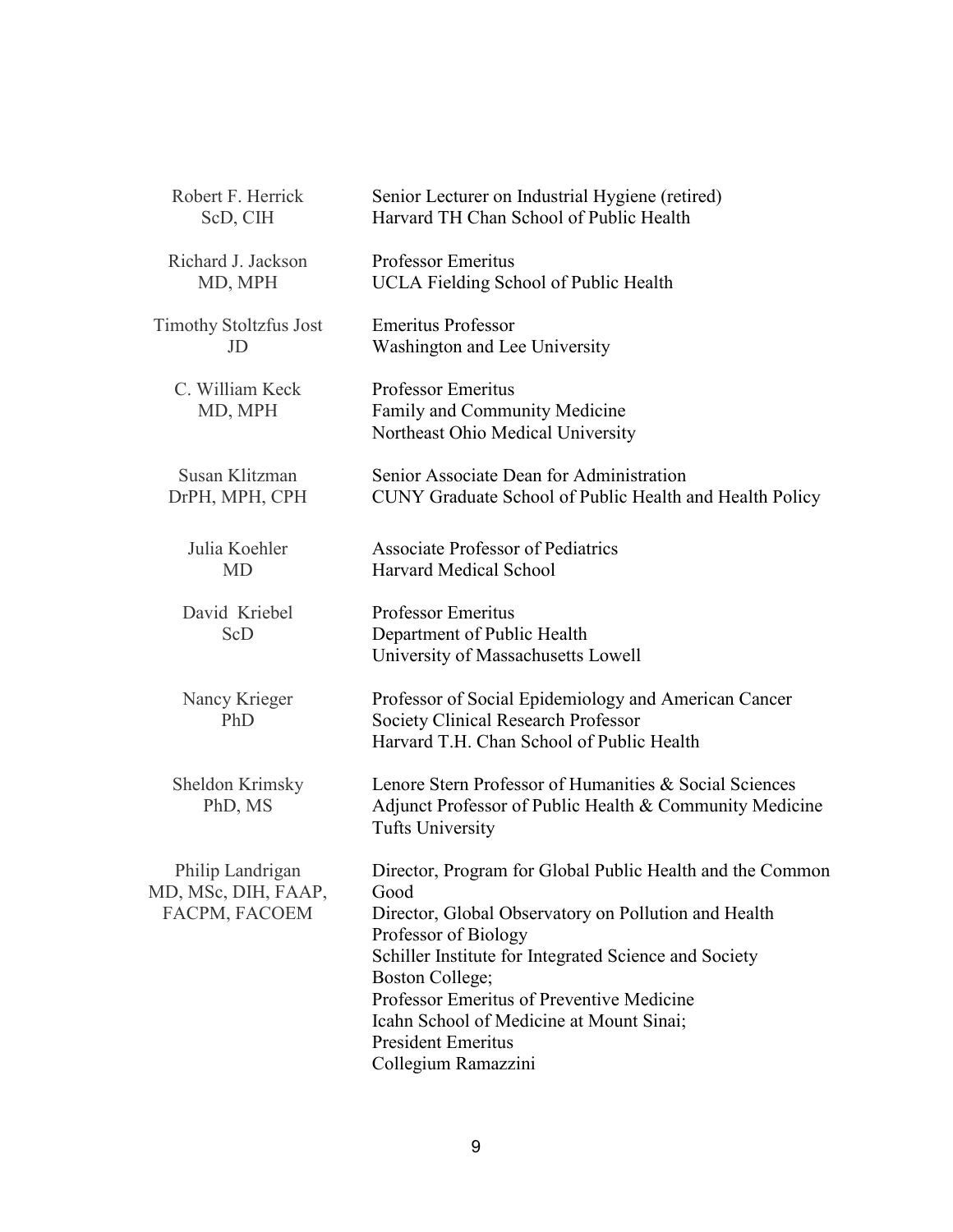| Regina LaRocque<br>MD, MPH                 | Associate Professor of Medicine (Infectious Disease)<br>Harvard Medical School                                                                                   |
|--------------------------------------------|------------------------------------------------------------------------------------------------------------------------------------------------------------------|
| Zoey Laskaris<br>PhD                       | <b>Research Assistant Professor</b><br>Barry Commoner Center for Health and the Environment<br>Queens College, City University of New York                       |
| Jonathan Levy<br>ScD                       | Professor and Chair<br>Department of Environmental Health<br>Boston University School of Public Health                                                           |
| Barry S. Levy<br>MD, MPH                   | Adjunct Professor of Public Health<br>Tufts University School of Medicine                                                                                        |
| <b>Bruce Lippy</b><br>PhD, CIH, CSP, FAIHA | Associate<br>Johns Hopkins Bloomberg School of Public Health;<br>President<br>The Lippy Group, LLC                                                               |
| Michael C. Lu<br>MD, MS, MPH               | Dean<br>School of Public Health<br>University of California, Berkeley                                                                                            |
| Manya Magnus<br>PhD, MPH                   | Professor and Interim Chair<br>Department of Epidemiology<br>Milken Institute School of Public Health<br>The George Washington University                        |
| <b>Steven Markowitz</b><br>MD, DrPH        | Director and Professor<br>Barry Commoner Center for Health and the Environment<br>Queens College, City University of New York                                    |
| Linsey Marr<br>PhD                         | Charles P. Lunds Professor<br>Civil and Environmental Engineering<br>Virginia Tech                                                                               |
| Michael E. Martell<br>PhD                  | Associate Professor and Chair, Economics<br><b>Bard College</b>                                                                                                  |
| Rob McConnell<br><b>MD</b>                 | Professor of Population and Public Health Sciences<br>Director, Southern California Environmental Health Sciences<br>Center<br>University of Southern California |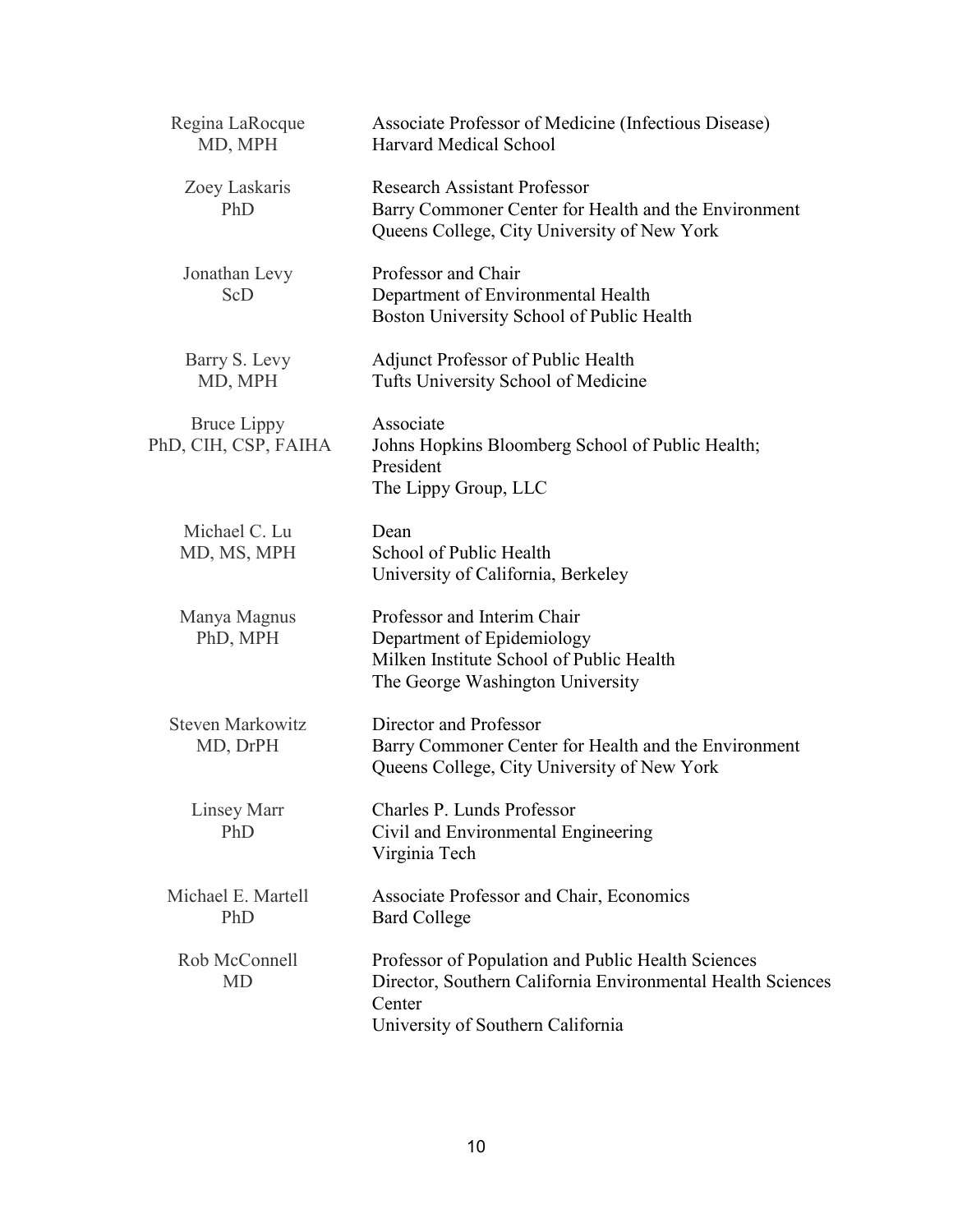| Melissa A. McDiarmid<br>MD, MPH, DABT | Professor of Medicine and Epidemiology and Public Health<br>Director, Division of Occupational and Environmental<br>Medicine<br>University of Maryland School of Medicine                                                                                  |
|---------------------------------------|------------------------------------------------------------------------------------------------------------------------------------------------------------------------------------------------------------------------------------------------------------|
| Kathleen M. McPhaul<br>PhD, MPH, RN   | <b>Associate Research Professor</b><br>University of Maryland School of Public Health                                                                                                                                                                      |
| David Michaels<br>PhD, MPH            | Professor, Environmental and Occupational Health and<br>Epidemiology<br>Milken Institute School of Public Health<br>The George Washington University;<br>Assistant Secretary of Labor for the Occupational Safety and<br>Health Administration (2009-2017) |
| David K. Milton<br>MD, DrPH           | <b>MPower Professor</b><br>Professor, Environmental and Occupational Health<br>University of Maryland School of Public Health                                                                                                                              |
| Celeste Monforton<br>DrPH, MPH        | Lecturer<br><b>Texas State University</b>                                                                                                                                                                                                                  |
| John P. Moore<br>PhD                  | Professor of Microbiology and Immunology<br>Weill Cornell Medicine                                                                                                                                                                                         |
| Elaine H. Morrato<br>DrPH, MPH, CPH   | Professor and Founding Dean<br>Parkinson School of Health Sciences and Public Health<br>Loyola University Chicago                                                                                                                                          |
| Karen B. Mulloy<br>DO, MSCH           | <b>Associate Professor</b><br>Case Western Reserve University School of Medicine                                                                                                                                                                           |
| Linda Rae Murray<br>MD, MPH           | Past President, American Public Health Association;<br>Retired CMO Cook County Department of Public Health;<br><b>Adjunct Asst Professor</b><br>University of Illinois School of Public Health                                                             |
| Kenneth Olden<br>PhD                  | <b>Former Director</b><br>National Institute of Environmental Health Sciences and<br>National Toxicology Program;<br>Founding Dean<br>City University of New York School of Public Health                                                                  |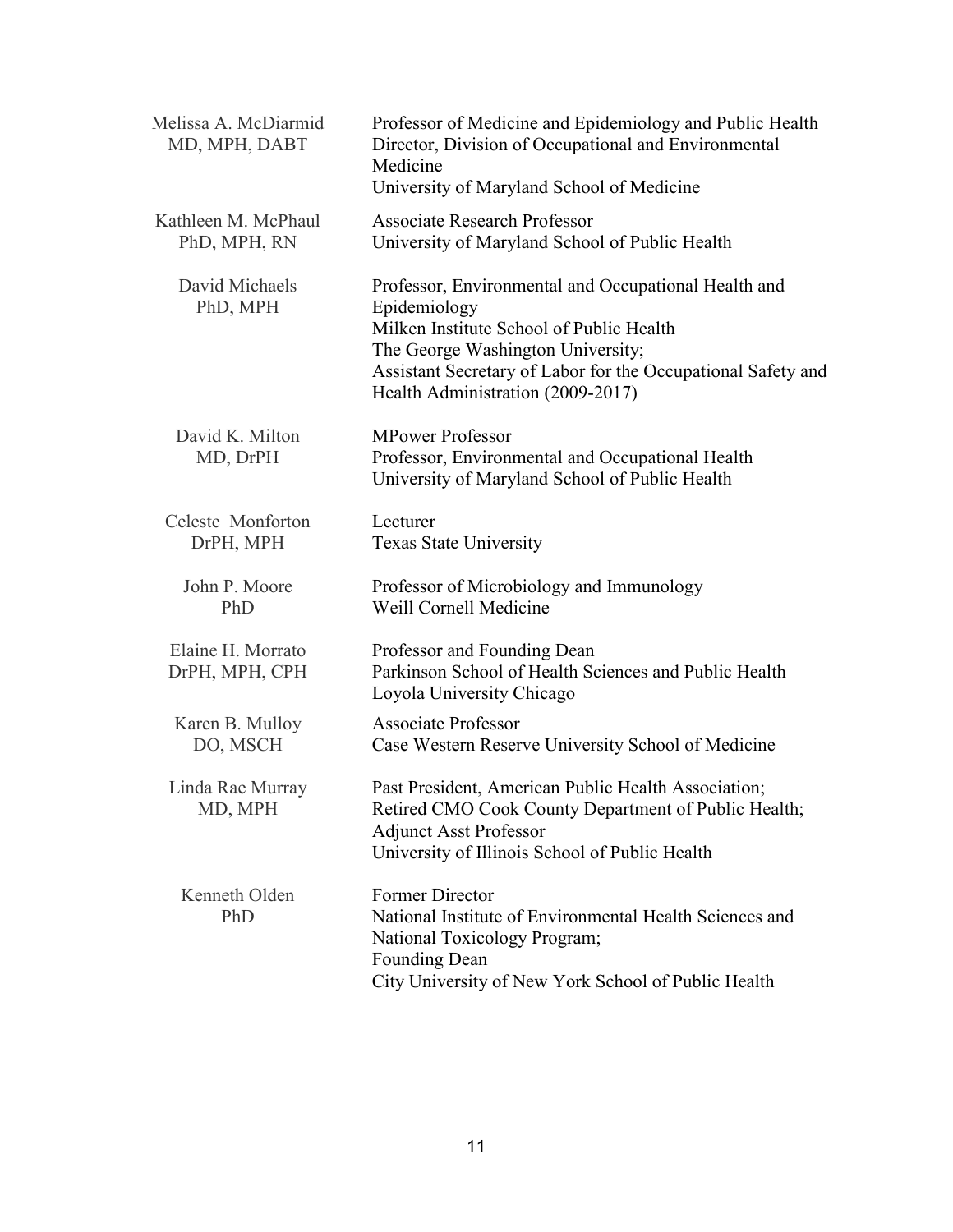| Eyal Oren<br>PhD, MS             | <b>Interim Director</b><br>Professor, Division of Epidemiology and Biostatistics<br>Core Investigator, Institute for Behavioral and Community<br>Health<br>School of Public Health<br>San Diego State University                        |
|----------------------------------|-----------------------------------------------------------------------------------------------------------------------------------------------------------------------------------------------------------------------------------------|
| Peter Orris<br>MD, MPH           | Professor, Environmental and Occupational Health Sciences<br>University of Illinois School Public Health;<br>Chief of Occupational and Environmental Medicine<br>UIC Hospital and Health Sciences System,                               |
| David Ozonoff<br>MD, MPH         | <b>Professor Emeritus</b><br>Boston University School of Public Health                                                                                                                                                                  |
| Elise Pechter<br>MPH, CIH (ret.) | <b>Volunteer Advisor</b><br>Massachusetts Coalition for Occupational Safety and Health<br>(MassCOSH)                                                                                                                                    |
| Melissa Perry<br>ScD, MHS, FACE  | Professor, Environmental and Occupational Health<br>Milken Institute School of Public Health<br>The George Washington University                                                                                                        |
| Kimberly A. Prather<br>PhD       | Director, NSF Center for Aerosol Impacts on Chemistry of<br>the Environment<br>Distinguished Professor<br>Distinguished Chair in Atmospheric Chemistry at Scripps<br>Institution of Oceanography<br>University of California, San Diego |
| Laura Punnett<br>ScD             | Professor<br>University of Massachusetts Lowell                                                                                                                                                                                         |
| Margaret M.Quinn<br>ScD, CIH     | Professor Emeritus and Director of the Safe Home Project<br>Lowell Center for Sustainable Production<br>Department of Public Health<br>University of Massachusetts Lowell                                                               |
| Julia Raifman<br>ScD             | Assistant Professor of Health Law, Policy and Management<br>Boston University School of Public Health                                                                                                                                   |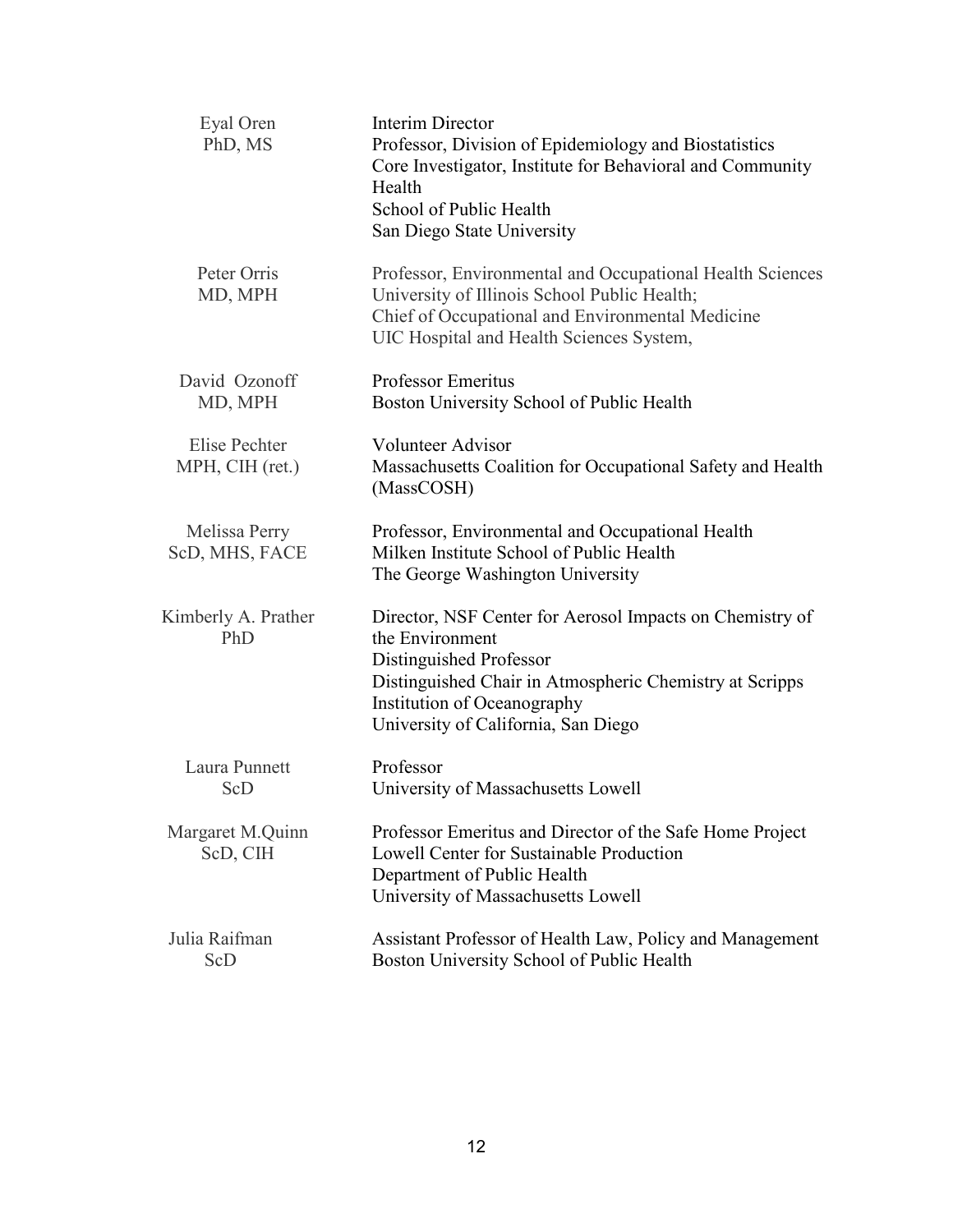| Megan L. Ranney<br>MD, MPH, FACEP                     | Academic Dean, School of Public Health<br>Director, Brown-Lifespan Center for Digital Health<br>Warren Alpert Endowed Professor of Emergency Medicine /<br>Behavioral and Social Sciences / Health Services, Policy and<br>Practice<br><b>Brown University</b> |
|-------------------------------------------------------|----------------------------------------------------------------------------------------------------------------------------------------------------------------------------------------------------------------------------------------------------------------|
| Kathleen Rest<br>PhD, MPA                             | Senior Fellow, Boston University Institute for Sustainable<br>Energy,<br>Former Executive Director of Union of Concerned Scientists<br>Former Acting Director of the National Institute for                                                                    |
| Kevin Riley<br>PhD, MPH                               | Occupational Safety and Health<br>Director, UCLA Labor Occupational Safety and Health<br>Program                                                                                                                                                               |
| Barbara K. Rimer<br>DrPH, MPH                         | Dean and Alumni Distinguished Professor at UNC Gillings<br>School of Global Public Health                                                                                                                                                                      |
| <b>Beate Ritz</b><br>MD, PhD                          | Professor of Epidemiology, Environmental Health, and<br>Neurology,<br>Fielding School of Public Health,<br><b>UCLA</b>                                                                                                                                         |
| William Rom<br>MD, MPH                                | Sol and Judith Bergstein Professor of Medicine and Research<br>NYU Grossman School of Medicine;<br><b>Research Scientist</b><br>NYU School of Global Public Health                                                                                             |
| Cecile Rose<br>MD, MPH                                | Professor of Medicine<br>National Jewish Health and University of Colorado Anschutz                                                                                                                                                                            |
| Sara Rosenbaum<br>JD                                  | Harold and Jane Hirsh Professor of Health Law and Policy<br>Founding Chair of the Department of Health Policy<br>Milken Institute School of Public Health<br>George Washington University                                                                      |
| <b>Beth Rosenberg</b><br>ScD, MPH                     | Department of Public Health and Community Medicine<br>Tufts University School of Medicine                                                                                                                                                                      |
| Kenneth Rosenman<br>MD, FACE, FACOEM,<br><b>FACPM</b> | Professor of Medicine and<br>Chief, Division of Occupational and Environmental<br>Medicine<br>Michigan State University                                                                                                                                        |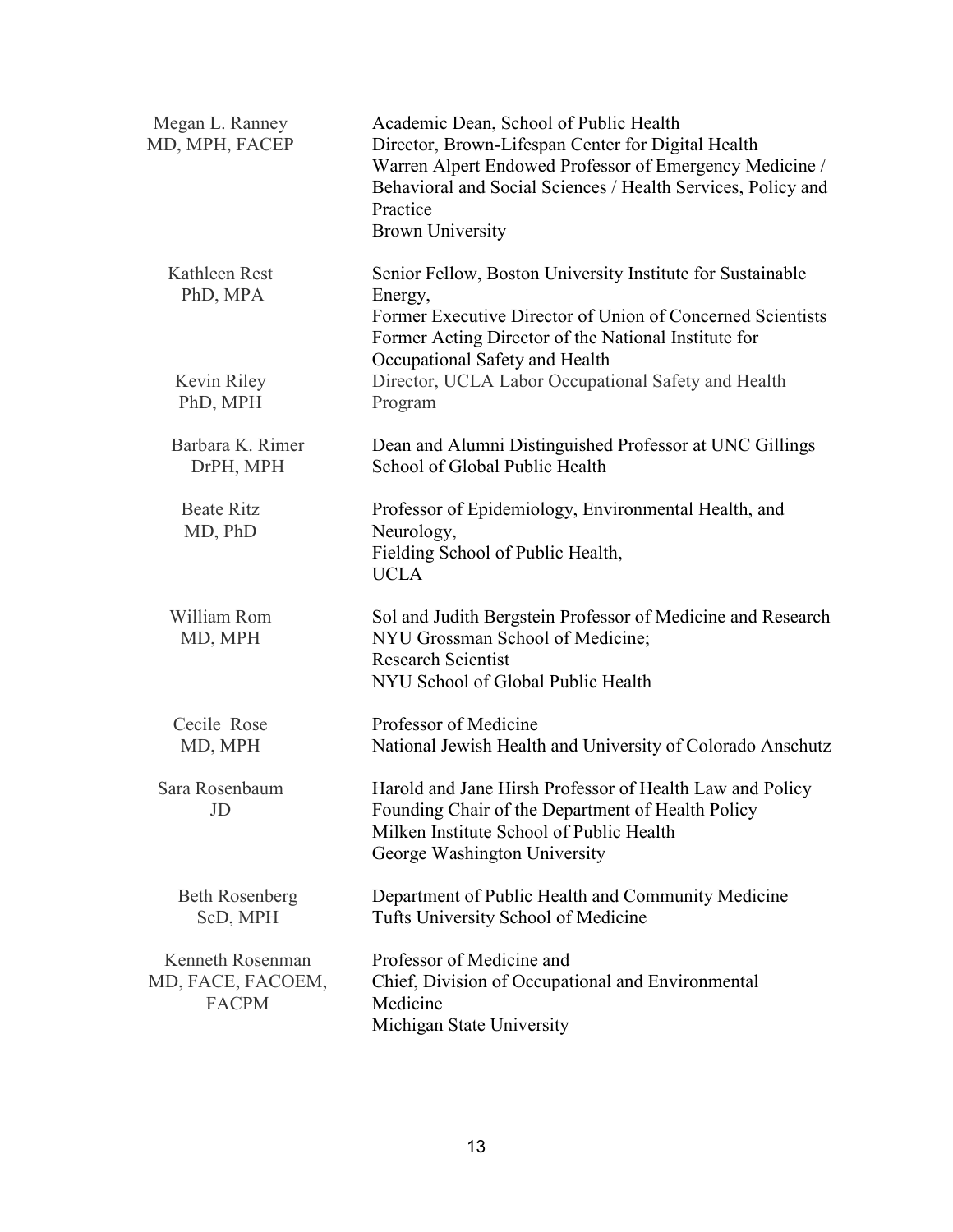| Linda Rosenstock<br>MD, MPH       | Professor of Medicine at the UCLA School of Medicine,<br>Professor of Health Policy and Management and<br>Environmental and Dean Emeritus at the UCLA School of<br>Public Health<br>Former Director, National Institute for Occupational Safety<br>and Health |
|-----------------------------------|---------------------------------------------------------------------------------------------------------------------------------------------------------------------------------------------------------------------------------------------------------------|
| David Rosner<br>PhD, MPH          | Professor Co-Director<br>Center for the History and Ethics of Public Health<br>Mailman School of Public Health and<br>Department of History<br>Columbia University                                                                                            |
| Omer Saad<br>PhD, MPH, MBBS       | Director of the Yale Institute for Global Health<br>Professor of Medicine (Infectious Diseases)<br>Yale School of Medicine;<br>Harvey and Kate Cushing Professor of Epidemiology of<br>Microbial Disease<br>Yale School of Public Health                      |
| William M. Sage<br>MD, JD         | James R. Dougherty Chair for Faculty Excellence<br>School of Law and Professor of Surgery and Perioperative<br>Care,<br><b>Dell Medical School</b><br>The University of Texas at Austin                                                                       |
| Gerard F. Scannell                | Assistant Secretary of Labor for the Occupational Safety and<br>Health Administration (1989-1992)                                                                                                                                                             |
| Anthony L. Schlaff<br>MD, MPH     | Director of Public Health Program and Professor<br>Department of Public Health and Community Medicine<br>Tufts University School of Medicine                                                                                                                  |
| Brian S. Schwartz<br>MD, MS       | Professor of Environmental Health and Engineering,<br>Epidemiology and Medicine<br>Johns Hopkins Bloomberg School of Public Health                                                                                                                            |
| Peg Seminario<br><b>MS</b>        | Retired, Safety and Health Director, AFL-CIO (1990-2019)                                                                                                                                                                                                      |
| Joshua M. Sharfstein<br><b>MD</b> | Vice Dean for Public Health Practice and Community<br>Engagement<br>Director, Bloomberg American Health Initiative<br>Johns Hopkins Bloomberg School of Public Health                                                                                         |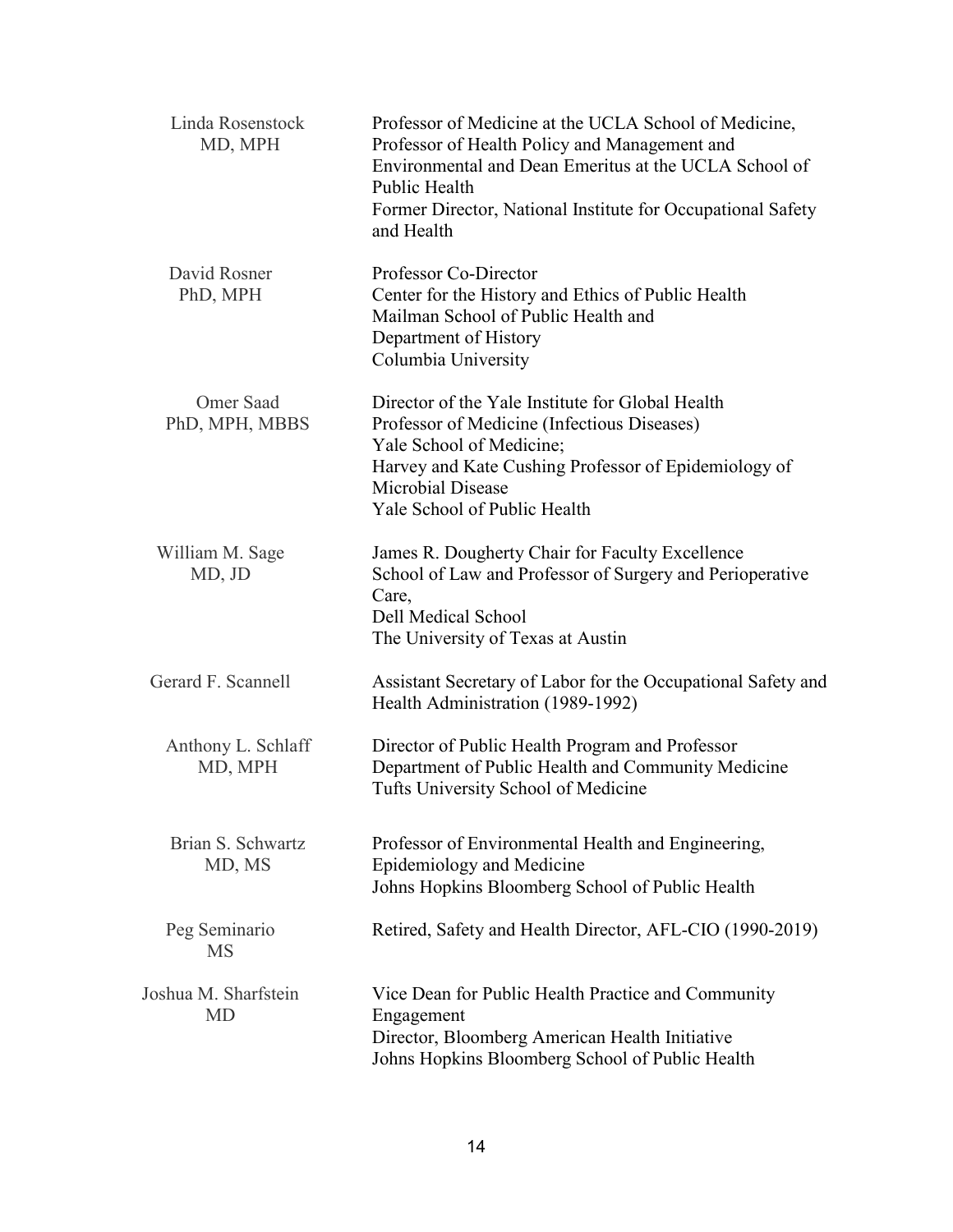| Jeffrey Siegel                  | Professor in the Department of Civil and Mineral                                                                                   |
|---------------------------------|------------------------------------------------------------------------------------------------------------------------------------|
| PhD                             | Engineering at University of Toronto                                                                                               |
| Michael Silverstein             | OSHA Director of Policy 1992-1994                                                                                                  |
| MD, MPH                         | Director Washington State OSHA 1996-2005                                                                                           |
| Michael S. Sinha<br>MD, JD, MPH | <b>Assistant Professor of Law</b><br>Center for Health Law Studies<br>Saint Louis University School of Law                         |
| Craig Slatin                    | Professor Emeritus, University of Massachusetts Lowell,                                                                            |
| ScD, MPH                        | Department of Public Health                                                                                                        |
| Rosemary K. Sokas               | Professor of Human Science and of Family Medicine                                                                                  |
| MD, MOH                         | Georgetown University School of Nursing                                                                                            |
| Anne N. Sosin                   | Policy Fellow, Nelson A. Rockefeller Center                                                                                        |
| <b>MPH</b>                      | Dartmouth College                                                                                                                  |
| Emily A. Spieler                | Edwin W. Hadley Professor of Law                                                                                                   |
| JD                              | Northeastern University                                                                                                            |
| Kyle Steenland<br>PhD           | Professor of Environmental Health<br>Rollins School of Public Health<br><b>Emory University</b>                                    |
| Brenda Trejo<br><b>MPH</b>      | Department of Environmental and Occupational Health<br>Milken Institute School of Public Health<br>George Washington University    |
| Gregory R. Wagner<br><b>MD</b>  | <b>Adjunct Professor</b><br>Department of Environmental Health<br>Harvard T.H. Chan School of Public Health                        |
| David H. Wegman<br>MD, MSc      | Professor Emeritus, Department of Work Environment<br>UMass Lowell;<br><b>Adjunct Professor</b><br>Harvard School of Public Health |
| Laura Welch                     | Professorial Lecturer                                                                                                              |
| <b>MD</b>                       | George Washington University School of Public Health                                                                               |
| Steve Zoloth<br>PhD, MPH        | Professor and Director,<br>Undergraduate Public Health Program<br><b>Bouve College</b><br>Northeastern University                  |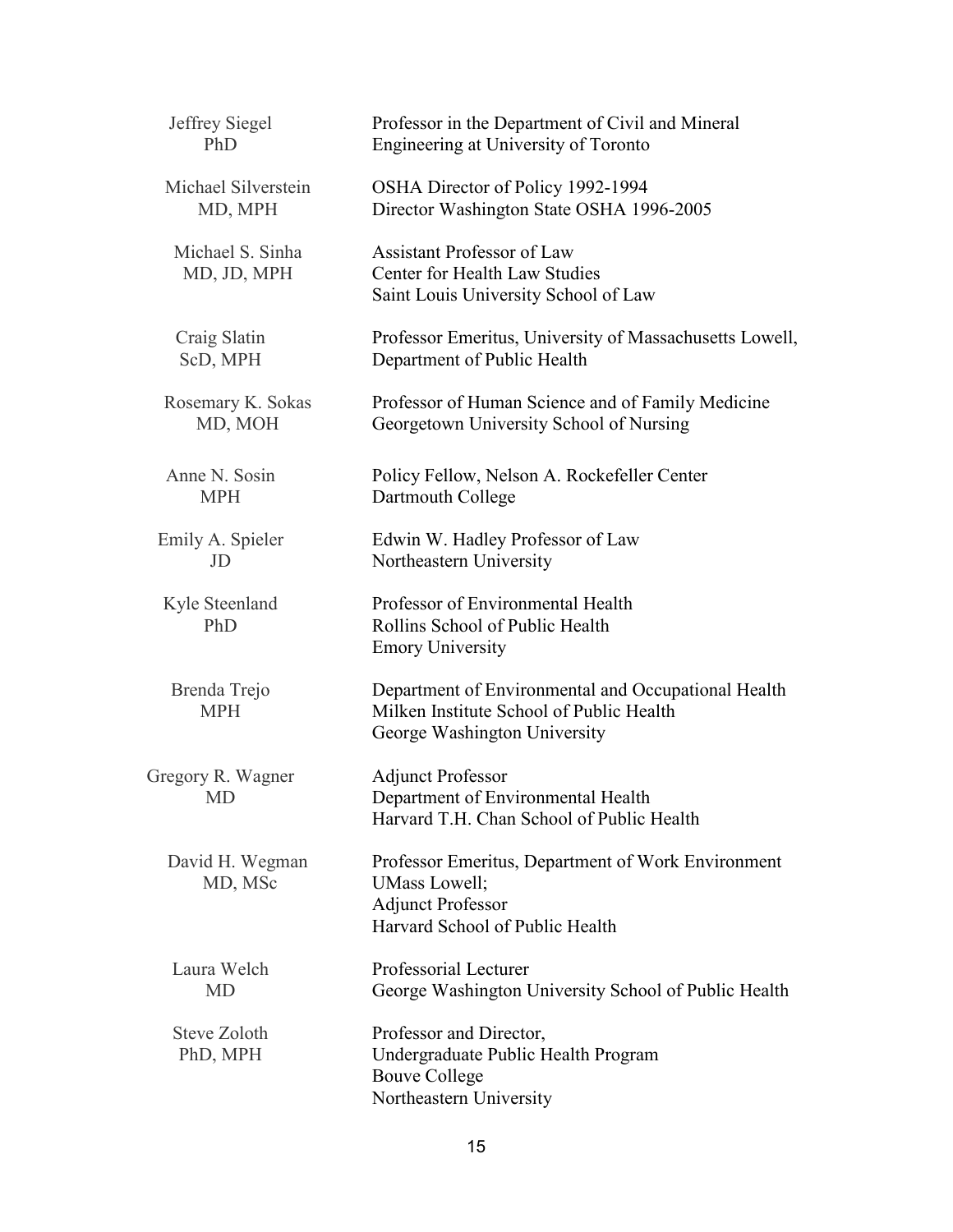$\ddot{\phantom{a}}$ 

[https://www.ons.gov.uk/peoplepopulationandcommunity/healthandsocialcare/conditionsanddiseases/bulle](https://www.ons.gov.uk/peoplepopulationandcommunity/healthandsocialcare/conditionsanddiseases/bulletins/prevalenceofongoingsymptomsfollowingcoronaviruscovid19infectionintheuk/7april2022) [tins/prevalenceofongoingsymptomsfollowingcoronaviruscovid19infectionintheuk/7april2022](https://www.ons.gov.uk/peoplepopulationandcommunity/healthandsocialcare/conditionsanddiseases/bulletins/prevalenceofongoingsymptomsfollowingcoronaviruscovid19infectionintheuk/7april2022)

<sup>4</sup> CDC COVID Data Tracker. COVID-19 Weekly Cases and Deaths per 100,000 Population by Age, Race/Ethnicity, and Sex, Accessed April 9, 2022. https://covid.cdc.gov/covid-datatracker/#demographicsovertime

<sup>5</sup> Nelson A. Let's Clear the Air On COVID. Office of Science and Technology Policy. OSTP Blog. White House Briefing Room March 23, 2022. [https://www.whitehouse.gov/ostp/news](https://www.whitehouse.gov/ostp/news-updates/2022/03/23/lets-clear-the-air-on-covid/)-updates/2022/03/23/lets[clear-the-air-on-](https://www.whitehouse.gov/ostp/news-updates/2022/03/23/lets-clear-the-air-on-covid/)covid/

<sup>6</sup> For evidence of aerosol transmission of SARS-CoV-2 and methods to control it, see: Albarracín D. et al Getting to and Sustaining the Next Normal: A Roadmap for Living with COVID. Accessed April 14, 2022<https://www.covidroadmap.org/>

Greenhalgh T, Jimenez JL, Prather KA, Tufekci Z, Fisman D, Schooley R. Ten scientific reasons in support of airborne transmission of SARS-CoV-2. Lancet. 2021 May 1;397(10285):1603-1605. doi: 10.1016/S0140-6736(21)00869-2. Epub 2021 Apr 15.

Klompas M, Milton DK, Rhee C, Baker MA, Leekha S. Current insights into respiratory virus transmission and potential implications for infection contract programs. Annals of Internal Medicine. 2021. doi:10.7326/M21-2780.

Prather KA, Wang CC, Schooley RT. Reducing transmission of SARS-CoV-2. Science. 2020 Jun 26;368(6498):1422-1424. doi: 10.1126/science.abc6197. Epub 2020 May 27. PMID: 32461212. Morawska L, Cao J. Airborne transmission of SARS-CoV-2: The world should face the reality. Environ Int. 2020 Jun;139:105730. doi: 10.1016/j.envint.2020.105730. Epub 2020 Apr 10. PMID: 32294574; PMCID: PMC7151430.

Coleman KK, Tay DJW, Sen Tan K, et al. Viral load of SARS-CoV-2 in respiratory aerosols emitted by Covid patients while breathing, talking, and singing. Clinical Infectious Diseases. 2021. doi:10.1093/cid/ciab69.

Adenaiye OO, Lai J, Bueno de Mesquita PJ, et al. Infectious SARS-CoV-2 in exhaled aerosols and efficacy of masks during early mild infection. Clinical Infectious Diseases. 2021. doi:10.1093/cid/ciab797.

Milton DK. A rosetta stone for understanding infectious drops and aerosols. Journal of the Pediatric Infectious Diseases Society. 2020;9(4):413-415. doi:10.1093/jpids/piaa079; Lewis D. Superspreading drives the Covid pandemic — and could help to tame it. Nature. 2021;590:544-546. doi: [https://doi.org/10.1038/d41586](https://doi.org/10.1038/d41586-021-00460-x)-021-00460-x .

Peng Z, et al. Practical indicators for risk of airborne transmission in shared indoor environments and their application to Covid outbreaks. Environmental Science and Technology. 2022;56:1125–1137. <https://doi.org/10.1021/acs.est.1c06531>.

Wang CC et al. Airborne transmission of respiratory viruses. Science. 2021;373. DOI: 10.1126/science.abd9149,

Fox-Lewis A. et al. Airborne transmission of SARS-CoV-2 delta variant within tightly monitored isolation facility, NewZealand (Aotearoa). Emerging Infectious Diseases. 2021;28(3). 10.3201/eid2803.212318.

<sup>1</sup> CDC COVID Data Tracker - Confirmed COVID-19 Cases and Deaths among Staff and Rate per 1,000 Resident-Weeks in Nursing Homes, by Week - United States, Accessed April 9, 2022 [https://covid.cdc.gov/covid](https://covid.cdc.gov/covid-data-tracker/#nursing-home-staff)-data-tracker/#nursing-home-staff

<sup>2</sup> d'Ettorre G, Ceccarelli G, Santinelli L, et al. Post-Traumatic Stress Symptoms in Healthcare Workers Dealing with the COVID-19 Pandemic: A Systematic Review. Int J Environ Res Public Health. 2021;18(2):601. Published 2021 Jan 12. doi:10.3390/ijerph18020601

<sup>&</sup>lt;sup>3</sup> UK Office of National Statistics. Prevalence of ongoing symptoms following coronavirus (COVID-19) infection in the UK: 7 April 2022